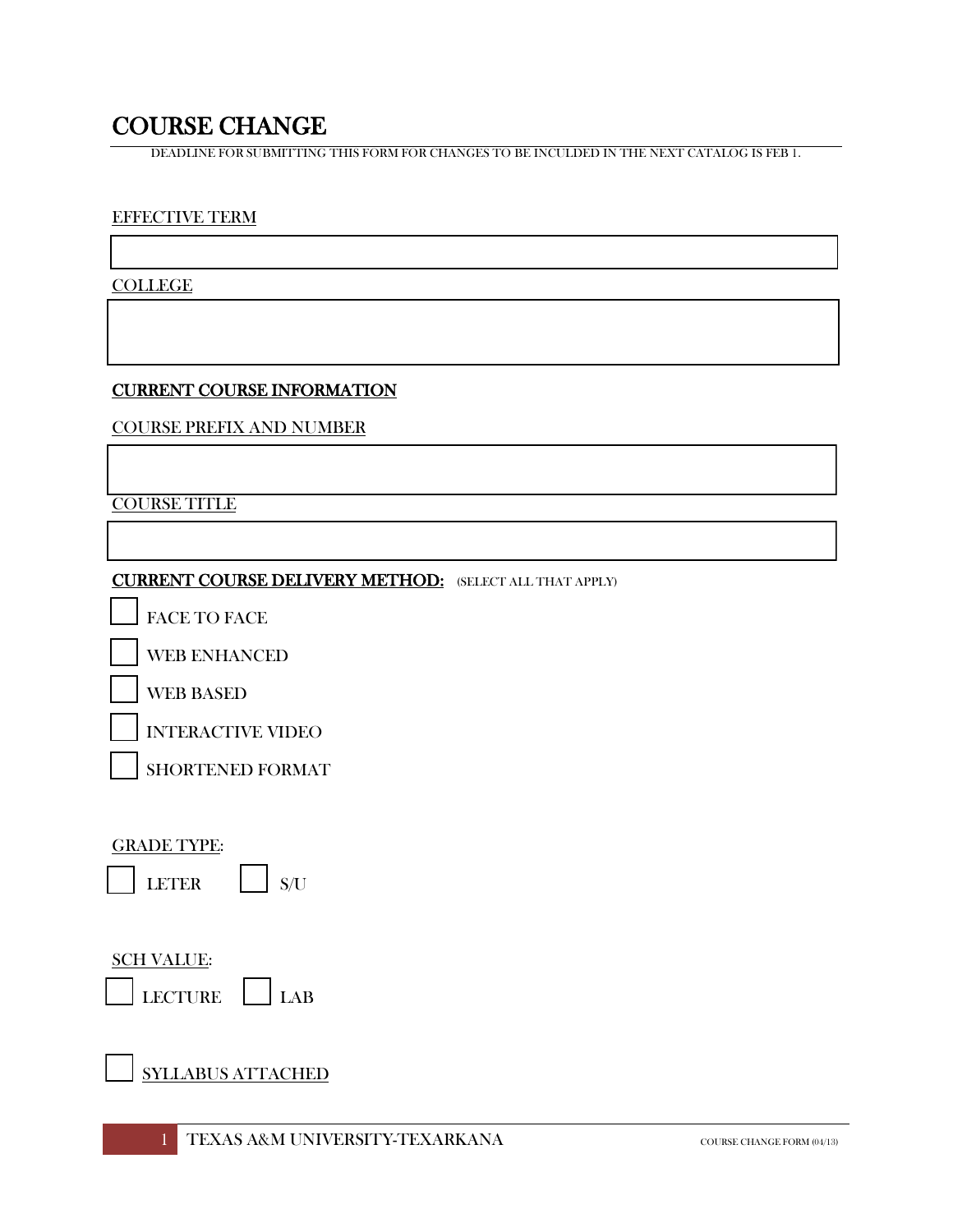#### NATURE OF CHANGE: (CHECK ALL THAT APPLY)

COURSE TITLE CHANGE (FOR 497/597 CLASSES, THIS WILL BE THE NAME OF THE NEW COURSE)

COURSE DESCRIPTION

COURSE LEARNING OUTCOMES

COURSE CONTENT

COURSE REQUIREMENTS & EVALUATIONS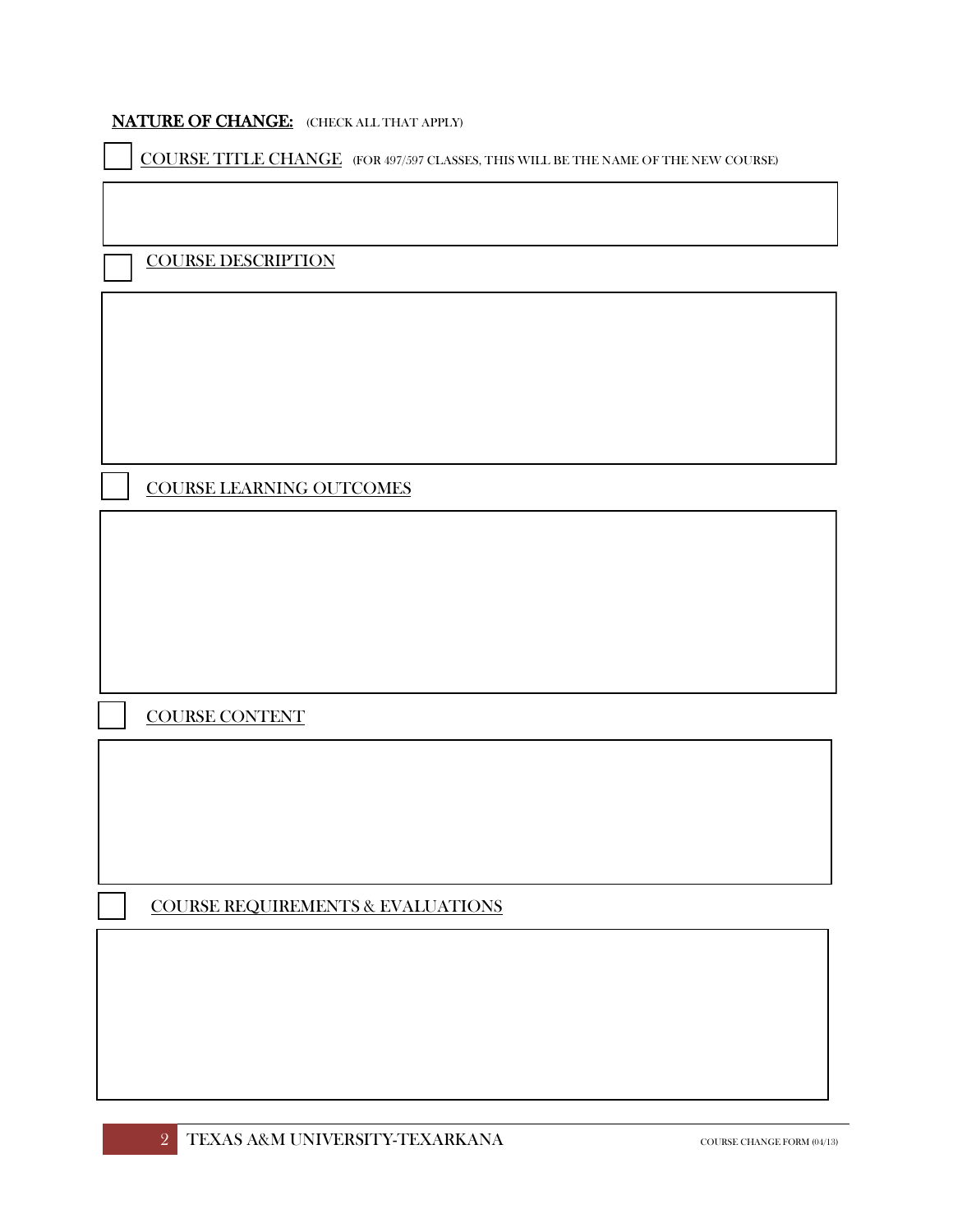## ADD COURSE DELIVERY METHODS: (CHECK ALL THAT APPLY)

FACE TO FACE

WEB ENHANCED

WEB BASED

INTERACTIVE VIDEO

SHORTENED FORMAT

## GRADE TYPE:



SCH VALUE:

| LECTURE | АR |
|---------|----|
|---------|----|

# CROSS LISTED WITH ANOTHER COURSE

# COURSE PREFIX AND NUMBER

#### COURSE TITLE

**JUSTIFICATION** 

SYLLABUS ATTACHED